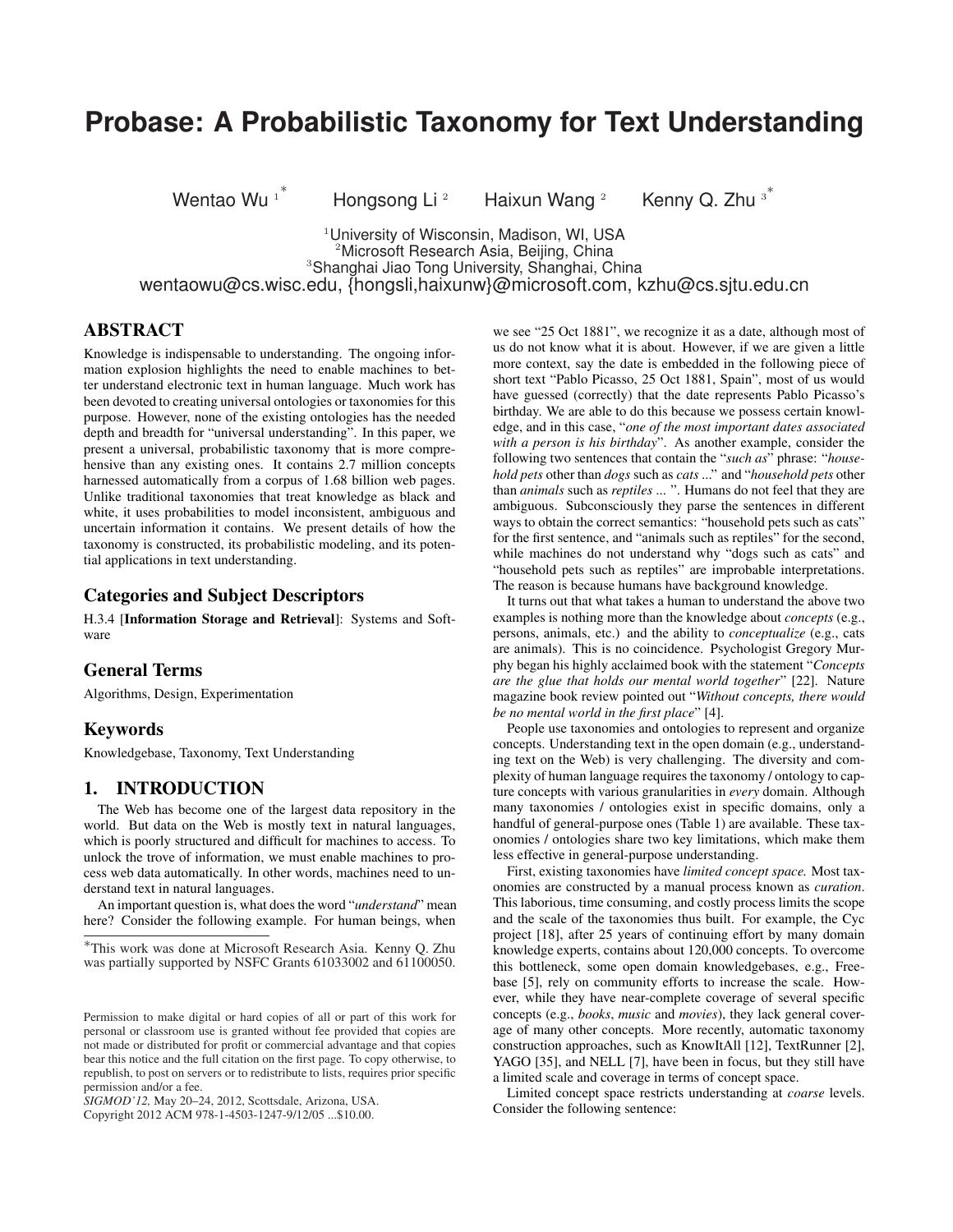#### EXAMPLE 1. *"How do we compete with the largest companies in China, India, Brazil, etc.?"*

What countries are China, India, and Brazil? What are the largest companies there? Most of the existing taxonomies contain the concept *company*, and have China, India, and Brazil in the concept of *country*. However, these concepts are too general and do not help understanding. To uncover the semantics encoded here, machines need knowledge of much *finer* concepts such as *largest companies in China*, *developing countries*, and *BRIC countries*. Unfortunately, none of the existing taxonomies contains these concepts.

Fine level of understanding is also desirable in many other important tasks, such as *named entity recognition* (NER) [23] and *word sense disambiguation* (WSD) [24]. NER seeks to locate and tag real-world entities mentioned in the text with their *types* (i.e., concepts). While early research on NER is confined to *coarsegrained* named entity classes such as *person* and *location*, it is generally agreed that *fine-grained* NER [14, 15] (i.e., by using more specific subcategories) is more beneficial for a wide range of web applications, including Information Retrieval (IR), Information Extraction (IE), or Query-Answering (QA). WSD governs the process of identifying the sense (i.e., meaning) of a word used in the text. Knowledge sources such as taxonomies and ontologies are fundamental components of WSD, which distinguishes senses of words by their categories (i.e., concepts). It has been widely observed that different NLP applications require different sense granularities in order to best exploit word sense distinctions [33]. All these applications require the taxonomies / ontologies to contain a *rich* set of concepts, with various granularities.

| <b>Existing Taxonomies</b> | <b>Number of Concepts</b> |
|----------------------------|---------------------------|
| Freebase [5]               | 1,450                     |
| WordNet [13]               | 25,229                    |
| WikiTaxonomy [26]          | 111.654                   |
| YAGO [35]                  | 352,297                   |
| DBPedia [1]                | 259                       |
| ResearchCyc [18]           | $\approx 120,000$         |
| KnowItAll [12]             | N/A                       |
| TextRunner [2]             | N/A                       |
| <b>OMCS</b> [31]           | N/A                       |
| <b>NELL [7]</b>            | 123                       |
| <b>Probase</b>             | 2.653.872                 |

Table 1: Scale of open-domain taxonomies

Second, existing taxonomies treat knowledge as *black and white*. They believe that a knowledgebase should provide standard, welldefined and consistent reusable information, and therefore all concepts and relations included in these taxonomies are kept "religiously" clean. However, many real-world concepts, such as *large company*, *best university* and *beautiful city* do not have a *definite* boundary, and are intrinsically *vague*. Many of these vague concepts are useful in fine-grained understanding. For instance, there are tens of thousands of universities in the world, while only hundreds of them are considered the *best*. Moreover, automatic taxonomy construction processes, while reducing costs and improving productivity, are never perfect. They can introduce errors and inconsistencies into the taxonomies thus built. Without a good way to model the vagueness and inconsistencies, all existing taxonomies choose to either exclude the vague concepts or ignore the inconsistencies.

In this paper, we argue that accommodating and modeling such uncertainties in a taxonomy can be very useful in conceptualization. To see this, let us take a deeper look at the sentence in Example 1. Depending on the application, we may need to understand: i) what does "*largest companies*" mean? and ii) what does "*China, India, Brazil*" signify?

There are obviously millions of companies in these countries, but only a handful of them are considered *largest companies*. Since the term "*largest*" is *subjective*, to understand what are *largest companies*, we concretize this vague concept to a set of its most *typical* instances, such as China Mobile, Tata Group, and PetroBras. On the other hand, each of the three instances *China*, *India*, and *Brazil*, may be interpreted as *country*, *big country*, *developing country*, *BRIC country*, or *emerging market*. All of those choices are correct, but as a group together, *BRIC country* and *emerging market* might be the best abstractions, because they are the most *typical* and the "tightest" concept to characterize the three instances. With this generalization, one can even suggest a fourth instance, *Russia*, to complete the sentence.

From the above example, we can see that conceptualization can proceed in two directions:

- *Instantiation*: given a concept, inferring its typical and likely instances (e.g., from *largest company* to *China Mobile*, *Tata Group*, etc).
- *Abstraction*: given one or multiple instances<sup>1</sup>, inferring the typical and likely concepts they belong to (e.g., from *China*, *India*, *Brazil* to *emerging market* or *BRIC country*);

In either direction, uncertainties are inherent, and probabilities play an important role in the inference.

In this paper, we introduce Probase, a universal, general-purpose, probabilistic taxonomy automatically constructed from a corpus of 1.6 billion web pages. The Probase taxonomy is unique in three aspects:

- 1. It is built by a novel framework, which consists of an iterative learning algorithm to extract *isA* pairs from web text (see Section 2), and a taxonomy construction algorithm to connect these pairs into a hierarchical structure (see Section 3). The resulting taxonomy has the highest precision (92.8%) and largest scale reported so far in automated web-scale taxonomy inference research.
- 2. It is the first general-purpose taxonomy that takes a probabilistic approach to model the knowledge it possesses. Knowledge in Probase is no longer black and white. Each fact or relation is associated with some probabilities to measure its plausibility and typicality. Plausibility is useful for detecting errors and integrating heterogeneous knowledge sources, while typicality is useful for conceptualization and inference. Such a probabilistic treatment allows Probase to better capture the semantics of human languages (see Section 4). Recent work [34, 39, 37] based on this probabilistic treatment of knowledge in Probase demonstrates the effectiveness of this framework, which will be discussed further in Section 5.3.
- 3. It is the largest general-purpose taxonomy fully automatically constructed from HTML text on the web. Probase has a huge concept space with almost 2.7 million concepts, 8 times larger than that of YAGO, which makes it the largest taxonomy in terms of concept space (Table 1). Besides popular concepts such as "cities" and "musicians", which are already in almost every general-purpose taxonomy, it also has tens of thousands of specific concepts such as "renewable energy technologies", "meteorological phenomena" and "common

<sup>&</sup>lt;sup>1</sup>Probase also supports abstraction from a mixture of instances, attributes, and actions. For example, inferring from *headquarter, apple* to *company*, or from *Germany invaded Poland* to *war*. However, in this paper, we focus on concepts and instances.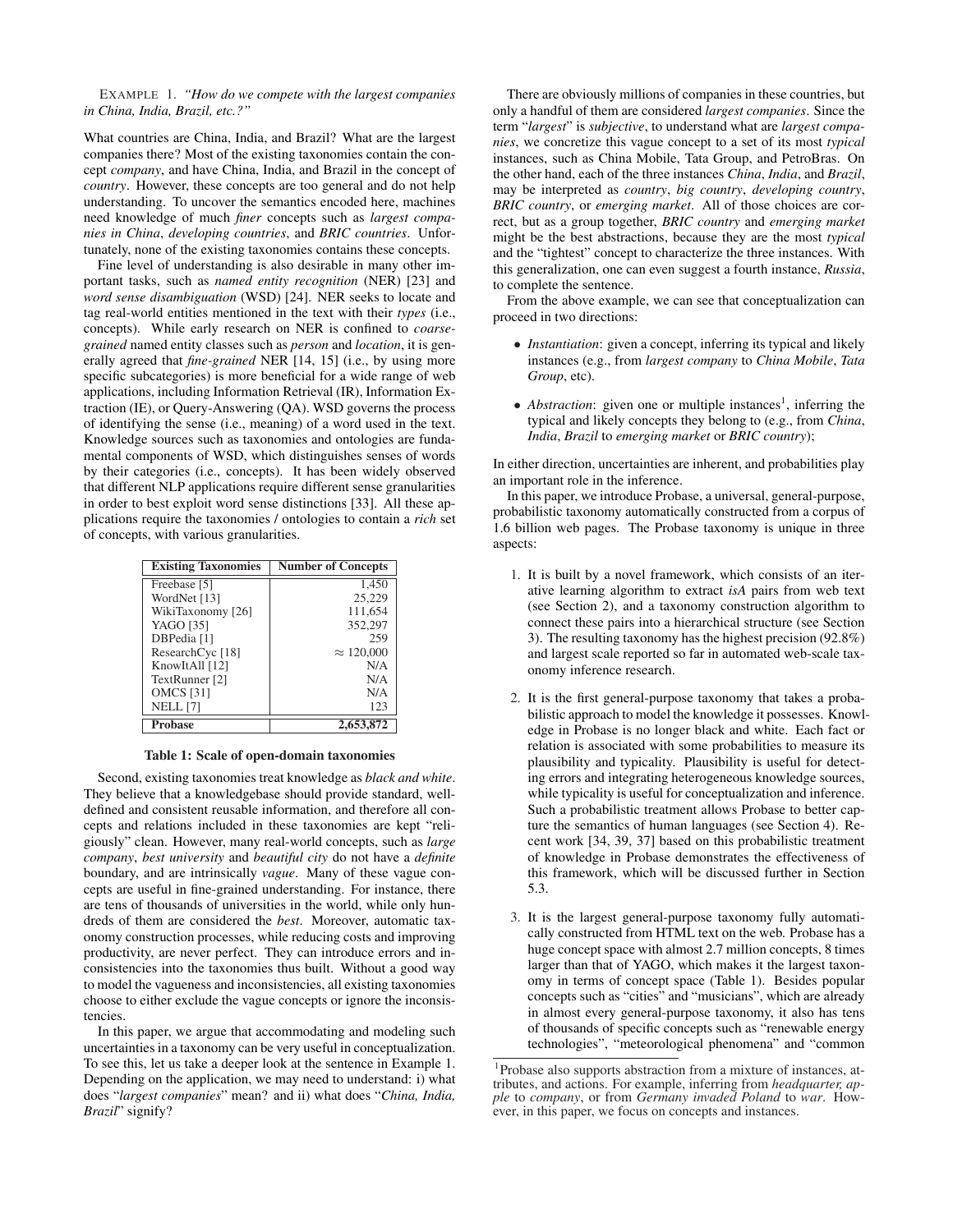sleep disorders", which cannot be found in Freebase, Cyc, or any other taxonomies (see Section 5).

More information about Probase , including Probase-enabled applications [34, 39, 37], and a small excerpt of the Probase taxonomy, can be found at http://research.microsoft.com/ probase/.We are currently working to make the Probase taxonomy available to the public.

# 2. ITERATIVE EXTRACTION

We present a novel iterative learning framework that aims at acquiring knowledge with high precision and high recall. Knowledge acquisition consists of two phases: i) information extraction, and ii) data cleansing and integration. A lot of work has been done in data cleansing and integration [17, 19, 20] for Probase. In this paper, we focus on the first phase: information extraction.

Information extraction is an iterative process. Most existing approaches bootstrap on syntactic patterns, that is, each iteration finds more syntactic patterns for subsequent extraction. Our approach, on the other hand, bootstraps directly on knowledge, that is, we use existing knowledge to understand the text and acquire more knowledge. In the following, we describe the limitations of stateof-the-art work in Section 2.1, existing problems and challenges in Section 2.2, and our new iterative learning framework in Section 2.3.

# 2.1 Syntactic vs. Semantic Iteration

State-of-the-art information extraction methods, including Know-ItAll [12], TextRunner [2], and NELL [7], rely on an iterative (bootstrapping) approach. It starts with a set of seed examples and/or seed patterns. From the examples, it derives new patterns that fit the examples. Then, it uses the new patterns to extract more examples from the data. The iterative process is at the syntax level. It has limitations which prevent deep knowledge acquisition. Our goal is to break this barrier and perform extraction at semantic, or knowledge level.

*Syntactic Iteration.* High quality syntactic patterns are valuable to information extraction. Assume we are interested in finding *isA* relationships (the most important relationship in knowledge bases). We can start with the Hearst patterns [16].

| ID             | Pattern                                            |
|----------------|----------------------------------------------------|
| -1             | NP such as $\{NP, \}^*$ {(or   and)} NP            |
| $\overline{2}$ | such NP as $\{NP, \}^*$ {(or   and)} NP            |
| 3              | $NP\{\, \}$ including $\{NP\}^*\{$ (or   and) } NP |
| $\overline{4}$ | $NP\{NP\}^*\{,\}$ and other NP                     |
| 5              | $NP\{NP\}^*\{,\}$ or other NP                      |
| 6              | $NP\{,\}$ especially $\{NP,\}^*$ {(or   and)} NP   |

#### Table 2: The Hearst patterns (*NP* stands for *noun phrase*)

Using the above Hearst patterns, we can derive knowledge from text. For example, given a sentence, "... domestic animals such as cats ...", we obtain the relationship: "cat *isA* animal". The idea of syntactic iteration is that, in order to find more relationships, we need more syntactic patterns. Thus, we endeavor to discover more syntactic patterns that exist among the current *isA* pairs (which include "cat *isA* animal") and use them to obtain more *isA* pairs.

This process has been adopted by most information extraction approaches. However, it focuses on syntax only, and has these limitations:

• *Syntactic patterns have limited extraction power.* Natural languages are ambiguous, and syntactic patterns alone are not powerful enough to deal with such ambiguity. Consider the sentence "... animals other than dogs such as cats ...". KnowItAll will extract (cat *isA* dog) rather than (cat *isA* animal). Because the syntactic structure is inherently ambiguous (as we described in Section 1), refining the syntactic rules will not help in such a case.

- *High quality syntactic patterns are rare.* The syntactic patterns obtained from bootstrapping often have low quality. For instance, assume we want to find instances of countries, that is (x *isA* country). From a set of seed countries, we may obtain syntactic patterns such as "war with x", "invasion of x", and "occupation of x". But, from such patterns, we might derive wrong instances, for example, " $x =$  planet Earth." This problem is known as semantic drift [7]. To deal with the problem, sophisticated "discriminators" are created to remove syntactic patterns of low quality. Unfortunately, for *isA* relationships, the remaining patterns are mostly Hearst patterns. Thus the central idea of "more syntactic patterns can produce more results" is not really valid.
- *Recall is sacrificed for precision.* Because natural languages are ambiguous, and syntactic patterns have low quality, stateof-the-art approaches have to sacrifice recall for precision. For instance, when extracting *isA* pairs, they focus on instances that are *proper nouns*. It thus cannot derive the knowledge (cat *isA* animal) from simple sentences like "animals such as cats". But such *isA* relationships are essential in creating knowledge taxonomies. Furthermore, most approaches also restrict the concept to be a noun instead of a noun phrase. For example, from a sentence "... industrialized countries such as US and Germany ...", only (US *isA* country) is extracted, instead of (US *isA* industrialized country).

*Semantic Iteration.* Probase performs iterative learning at the *knowledge* or semantic level. Given the sentence, "domestic animals other than dogs such as cats", Probase realizes that there are two possible readings: (cat *isA* dog) and (cat *isA* domestic animal). If Probase knows nothing about cats, dogs, and domestic animals (which is the case in the first iteration), it cannot decide which one is more probable. Thus, the sentence is discarded. However, when the second iteration begins, Probase already has acquired a lot of knowledge, and it knows that (domestic animal *isA* animal), and the frequency of (cat *isA* animal) is much higher than (cat *isA* dog). When this difference is above a certain threshold, it can correctly choose between the two possible readings.

In other words, in Probase, the power of obtaining new knowledge does not come from the use of more syntactic patterns. In fact, a fixed set of syntactic patterns, i.e., Hearst patterns, are used in each iteration. Rather, the power comes from the existing knowledge.

Some previous work in named entity recognition (NER) has also addressed similar issues. Downey et al. [10] brought up the following problem: how do we know if "... companies such as Proctor and Gamble ..." is talking about two companies {*Proctor*, *Gamble*} or a single company whose name is *Proctor and Gamble*? Their idea is to use Pointwise Mutual Information (PMI) to measure the association between *Proctor* and *Gamble*. This is similar to our approach discussed in Section 2.3.3, where we note that the frequency of *Proctor and Gamble* as one term is much higher than the frequency of *Proctor* appearing alone. Compared with their work, our approach is more general since we are not limited to PMI. In fact, we can take advantage of any existing knowledge we have already learned. For example, if we know we are talking about "cartoons" (the super-concept, which is the context of an *isA* extraction) , it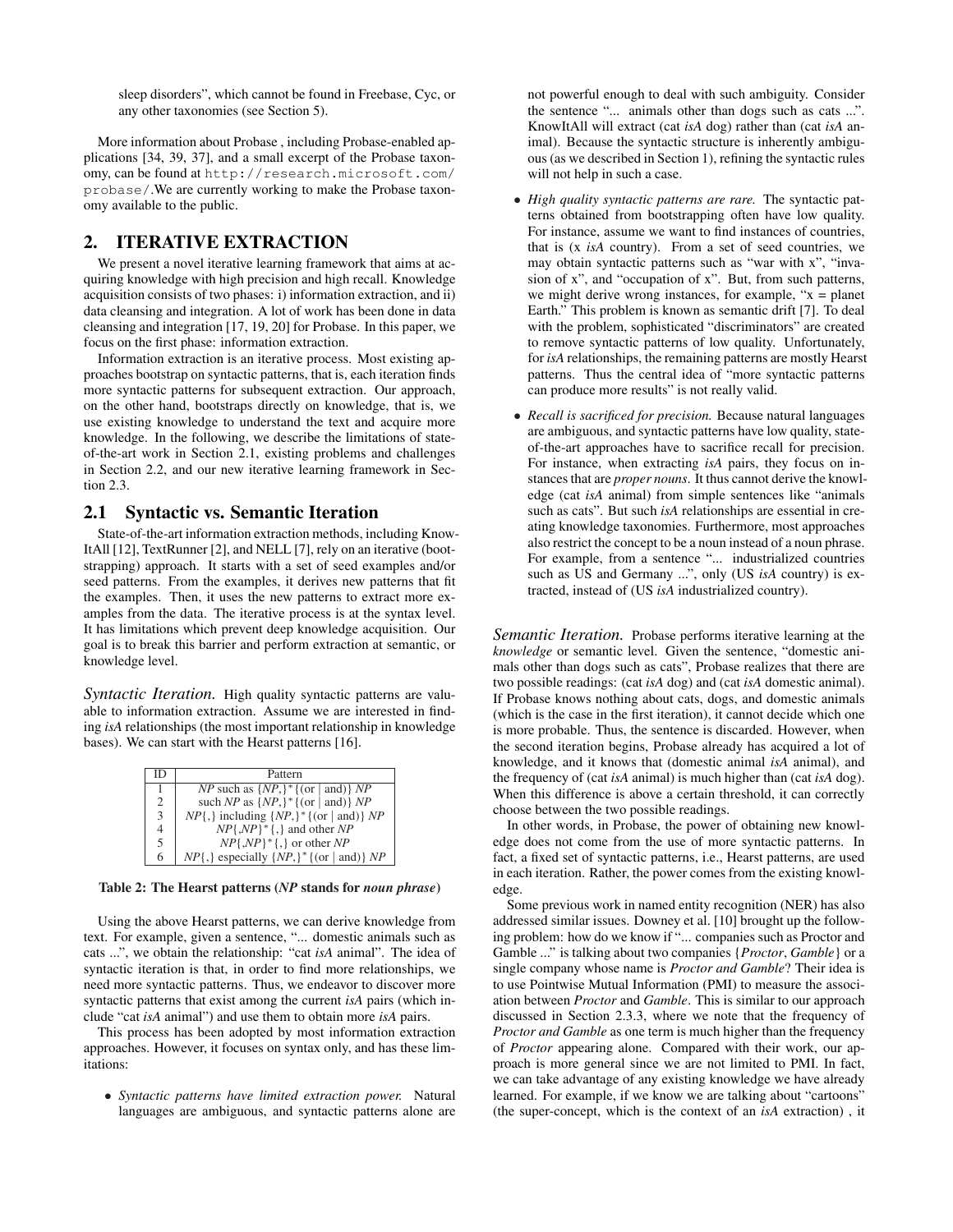is more likely that *Tom and Jerry* should be treated as a single instance rather than two instances {*Tom*, *Jerry*}.

# 2.2 Problem Definition

In this paper, we present our iterative learning framework in the setting of extracting *isA* pairs from web documents. Unlike stateof-the-art information extraction methods that rely on discovering additional syntactic patterns for obtaining new knowledge, our iteration uses a fixed set of syntactic patterns (Hearst patterns), and relies on using existing knowledge to understand more text, and acquire more knowledge.

From a sentence that matches any of the Hearst patterns, we want to obtain

$$
s = \{(x, y_1), (x, y_2), ..., (x, y_m)\}
$$

where x is the superordinate concept (or super-concept), and  $\{y_1,$  $\cdots$ ,  $y_m$ } are its subordinate concept (or sub-concept). For example, from the sentence

"... in tropical countries such as *Singapore*, *Malaysia*, ..."<sup>2</sup>

we derive  $s =$ {(tropical country, Singapore), (tropical country, Malaysia)}.

Natural languages are rife with ambiguities, and syntactic patterns alone cannot deal with the ambiguity. Here are some examples (found in our corpus):

EXAMPLE 2. *Example sentences.*

- *1) ...* animals other than dogs such as *cats ...*
- *2) ...* classic movies such as *Gone with the Wind ...*
- *3) ...* companies such as *IBM, Nokia, Proctor and Gamble ...*
- *4)* ... representatives in North America, Europe, the Middle East, *Australia, Mexico, Brazil, Japan, China,* and other countries *...*

If we rely on syntactic patterns alone, 1) *dogs* will be extracted as the super-concept, not *animals*; 2) nothing is extracted since *Gone with the Wind* is not a noun phrase; 3) *Proctor* and *Gamble* are treated as two companies; 4) *North America*, *Europe*, and *the Middle East* are mistakenly extracted as countries.

#### 2.3 The Framework

Our framework focuses on *understanding*. In many cases, semantics is required to supplement the syntax for correct extraction. As the iterations progress, we acquire more and more knowledge. Using the knowledge, we can have a better understanding of the semantics, which adds to the power of our extraction framework.

Specifically, we propose an iterative learning process. In each round of information extraction, we accumulate knowledge for which we have high confidence to be correct. We then use this knowledge in the next round to help us extract information we missed previously. We perform this process *iteratively* until no more information can be extracted.

More specifically, let  $\Gamma$  denote the knowledge we currently have, i.e., the set of *isA* pairs that we have discovered. For each  $(x, y) \in$ Γ, we also keep a count  $n(x, y)$ , which indicates how many times (x, y) is discovered. Initially, Γ is empty. We search for *isA* pairs in the text, and we use  $\Gamma$  to help identify valid ones among them. We expand  $\Gamma$  by adding the newly discovered pairs, which further enhances our power to identify more valid pairs. Table 3 summarizes important notations used throughout this paper.

| Notation                    | Meaning                                                       |
|-----------------------------|---------------------------------------------------------------|
|                             | the set of isA pairs extracted from the corpus                |
| (x, y)                      | an <i>isA</i> pair with super-concept $x$ and sub-concept $y$ |
| n(x, y)                     | # of times $(x, y)$ is discovered in the corpus               |
| $\mathcal{S}_{\mathcal{S}}$ | a sentence that matches any of the Hearst patterns            |
| $X_{s}$                     | candidate super-concepts of sentence s                        |
| $Y_s$                       | candidate sub-concepts of sentence s                          |
| $x^i$                       | a concept $x$ with sense $i$                                  |
| $T_r^i$                     | a local taxonomy with root $x^i$                              |
| $\mathcal{P}(x,y)$          | plausibility of the <i>isA</i> pair $(x, y)$                  |
| $\mathcal{T}(i x)$          | typicality of the instance $i$ given the concept $x$          |
| $\mathcal{T}(x i)$          | typicality of the concept $x$ given the instance $i$          |

Table 3: Notations

| <b>Algorithm 1:</b> is A extraction                                       |  |  |
|---------------------------------------------------------------------------|--|--|
| <b>Input:</b> S, sentences from web corpus that match the Hearst          |  |  |
| patterns                                                                  |  |  |
| <b>Output:</b> $\Gamma$ , set of <i>isA</i> pairs                         |  |  |
| $1 \Gamma \leftarrow \emptyset$                                           |  |  |
| repeat<br>2                                                               |  |  |
| foreach $s \in S$ do<br>3                                                 |  |  |
| $\overline{\mathbf{4}}$<br>$X_s, Y_s \leftarrow Syntaxtic Extraction(s);$ |  |  |
| 5<br>if $ X_s  > 1$ then                                                  |  |  |
| 6<br>$X_s \leftarrow SuperConcept Detection(X_s, Y_s, \Gamma);$           |  |  |
| $\overline{7}$<br>end                                                     |  |  |
| 8<br>if $ X_s =1$ then                                                    |  |  |
| 9<br>$Y_s \leftarrow SubConcept Detection(X_s, Y_s, \Gamma);$             |  |  |
| add valid is A pairs to $\Gamma$ ;<br>10                                  |  |  |
| 11<br>end                                                                 |  |  |
| 12<br>end                                                                 |  |  |
| <b>13 until</b> no new pairs added to $\Gamma$ ;                          |  |  |
| 14 return $\Gamma$ :                                                      |  |  |
|                                                                           |  |  |

Algorithm 1 outlines our method at a high level. It repeatedly scans the set of sentences until no more pairs can be identified. Procedure *SyntacticExtraction* finds *candidate* super-concepts  $X_s$ and *candidate* sub-concepts Y<sup>s</sup> from a sentence s. If more than one candidate super-concepts exist, we call procedure *SuperConcept-Detection* to reduce  $X_s$  to a single element. Then, procedure *Sub-ConceptDetection* filters out unlikely sub-concepts in  $Y_s$ . Finally, we add newly found *isA* pairs to the result. Due to the new results, we may be able to identify more pairs, so we scan the sentences again. We describe the three procedures in detail below.

#### *2.3.1 Syntactic Extraction*

Procedure *SyntacticExtraction* detects candidate super-concepts  $X_s$  and sub-concepts  $Y_s$  in a sentence s.

As shown in sentence 1) of Example 2, the noun phrase that is *closest* to the pattern keywords may *not* be the correct superconcept. Therefore,  $X_s$  should contain all possible noun phrases. For sentence 1), we identify candidate super-concepts as  $X_{1}$  = {animals, dogs}. As in some previous work [12, 27], we further require that every element in  $X_s$  must be a noun phrase in *plural form*. As a result, for the sentence "... countries other than Japan such as *USA* ...", the set of candidate super-concepts contains "countries" but not "Japan".

It is more challenging to identify  $Y_s$ . First, as shown in sentence 2), sub-concepts may *not* be noun phrases. Second, as shown in sentence 3), delimiters such as "*and*" and "*or*" may themselves appear in valid sub-concepts. Third, as shown in sentence 4), it is often difficult to detect where the list of sub-concepts begins or ends. Therefore, we adopt a rather conservative approach at this stage by including all potential sub-concepts into  $Y_s$ .

Based on the Hearst pattern in use, we first extract a list of candidates by using ',' as the delimiter. For the *last* element, we also use

<sup>&</sup>lt;sup>2</sup>The underlined term is the super-concept, and the italicized terms are its sub-concepts.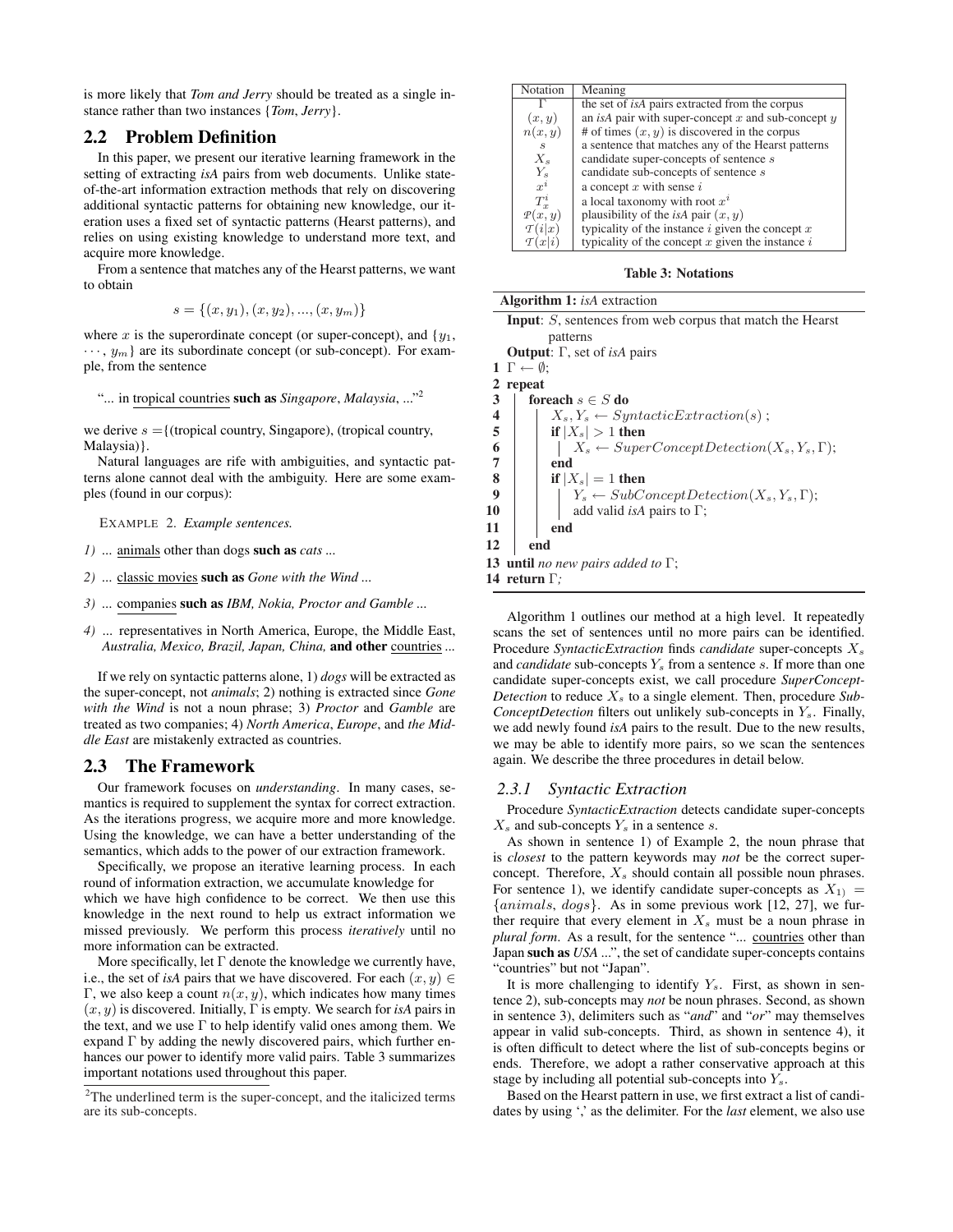"and" and "or" to break it down. Since words such as "and" and "or" may or may not be a delimiter, we keep all possible candidates in  $Y_s$ . For instance, given sentence 3) in Example 2, we have  $Y_{3}$  =  ${IBM, Nokia, Proctor, Gamble, Proctor and Gamble}.$ 

#### *2.3.2 Super-Concept Detection*

In case  $|X_s| > 1$ , we must remove unlikely super-concepts from  $X_s$  until only one super-concept remains. We use a probabilistic approach for super-concept detection.

Let  $X_s = \{x_1, \dots, x_m\}$ . We compute likelihood  $p(x_k|Y_s)$  for  $x_k \in X_s$ . Without loss of generality, we assume  $x_1$  and  $x_2$  have the *largest* likelihoods, and  $p(x_1|Y_s) \geq p(x_2|Y_s)$ . We compute the ratio of likelihood  $r(x_1, x_2)$  as follows and then we pick  $x_1$  if the ratio is above a threshold:

$$
r(x_1, x_2) = \frac{p(x_1|Y_s)}{p(x_2|Y_s)} = \frac{p(Y_s|x_1)p(x_1)}{p(Y_s|x_2)p(x_2)}
$$

Since the list of candidate sub-concepts are well know as *coordinate terms* in the literature, which means they are equally important under the super-concept, we assume sub-concepts in  $Y_s =$  ${y_1, \dots, y_n}$  are independent given the super-concept, and have

$$
r(x_1, x_2) = \frac{p(x_1) \prod_{i=1}^n p(y_i | x_1)}{p(x_2) \prod_{i=1}^n p(y_i | x_2)}
$$

We compute the above ratio as follows:  $p(x_i)$  is the percentage of pairs that have  $x_i$  as the super-concept in Γ, and  $p(y_i | x_i)$  is the percentage of pairs in  $\Gamma$  that have  $y_i$  as the sub-concept given  $x_i$  is the super-concept. Certainly, not every  $(x_i, y_j)$  appears in Γ, especially in the beginning when  $\Gamma$  is small. This leads to  $p(y_j | x_i) = 0$ , which makes it impossible for us to calculate the ratio. To avoid this situation, we let  $p(y_j | x_i) = \epsilon$  where  $\epsilon$  is a small positive number, when  $(x_i, y_j)$  is not in  $\Gamma$ .

As an example, from sentence 1) in Example 2, we obtain  $X_{1}$  = {animals, dogs} by syntactic extraction. Intuitively, the likelihood  $p(animals| cats)$  should be much higher than  $p(dogs| cats)$ in a large corpus, since it is very unlikely for sentences like "... dogs such as *cats* ..." to exist, while sentences like "... animals such as *cats* ..." are quite common. As a result, the ratio  $r(animals, dogs)$ should be large, and "animals" will be picked as the correct superconcept.

However, the above approach cannot find *new* super-concepts. Consider the sentence "... domestic animals other than dogs such as *cats* ...". If we have not seen many sentences with "domestic animals" and "cats" together, it is not possible to infer "domestic animals" as a possible super-concept. However, common knowledge tells us that *domestic* animals are also animals. Since Γ has the pair (animals, cats), we can also derive a large likelihood p(*domestic animals*|*cats*), and pick "domestic animals" as the super-concept. In general, for any candidate super-concept x in  $X_s$  that is not in  $\Gamma$ , we strip the modifier of  $x$  and check the remaining (more general) concept in Γ again. This helps us harvest more specific concepts from the corpus and improve the recall.

#### *2.3.3 Sub-Concept Detection*

Assume we have identified the super-concept  $X_s = \{x\}$  from a sentence. The next task is to find its sub-concepts from  $Y_s$ . In our work, sub-concept detection is based on features extracted from the sentences. Due to lack of space, here we only focus on the most important features, derived from the following two observations.

OBSERVATION 1. *The closer a candidate sub-concept is to the* pattern keywords*, the more likely it is a valid sub-concept.*

In fact, some extraction methods (e.g., [27]) only take the closest one to improve precision. For example, in sentence 3) of Example 2, *IBM* most likely is a valid sub-concept because it is right after pattern keywords such as, and in sentence 4), *China* most likely is a valid sub-concept as it is right before the pattern keywords and other.

OBSERVATION 2. *If we are certain a candidate sub-concept at the* k*-th position from the* pattern keywords *is valid, then most likely candidate sub-concepts from position* 1 *to position*  $k - 1$  *are also valid.*

Here, the position of a candidate sub-concept is numbered with respect to its *closeness* to the *pattern keywords*. For instance, in sentence 3) of Example 2, the first sub-concept is *IBM*, the second sub-concept is *Nokia*, and so on, while in sentence 4), the first subconcept is *China*, the second sub-concept is *Japan*, and so on.

Based on Observation 2, our strategy is to first find the largest scope wherein sub-concepts are all valid, and then address the ambiguity issues inside the scope.

Specifically, we find the largest k such that the likelihood  $p(y_k|x)$ is above a threshold, where  $y_k$  is the candidate sub-concept at the  $k$ -th position from the pattern keywords. If, however, we cannot find any  $y_k$  that satisfies the condition, then we assume  $k = 1$ , provided that  $y_1$  is *well formed* (e.g., it does not contain any delimiters such as "and" or "or"), because based on Observation 1,  $y_1$  is most likely a valid sub-concept.

For example, in sentence 4), we may correctly decide that the list of valid sub-concepts ends at *Australia*, if the likelihood of *Australia* is much larger than the likelihoods of later candidates *the Middle East*, *Europe*, and *North America*.

Then, we study each candidate  $y_1, \dots, y_k$ . For any  $y_i$  where  $1 \leq i \leq k$ , if  $y_i$  is not ambiguous, we add  $(x, y_i)$  to  $\Gamma$  if it is not already there, or otherwise we increase the count  $n(x, y_i)$ . If  $y_j$  is *ambiguous*, that is, we have multiple choices for position  $j$ , then we need to decide which one is valid.

Assume we have identified  $y_1, \cdots, y_{j-1}$  from position 1 to position  $j - 1$  as valid sub-concepts, and assume we have two candidates<sup>3</sup> at position j, that is,  $y_j \in \{c_1, c_2\}$ . We compute the likelihood ratio  $r(c_1, c_2)$  as follows and then we pick  $c_1$  over  $c_2$  if the ratio is above a threshold:

$$
r(c_1, c_2) = \frac{p(c_1|x, y_1, \cdots, y_{j-1})}{p(c_2|x, y_1, \cdots, y_{j-1})}
$$

As before, we assume  $y_1, \dots, y_{j-1}$  are independent given x and  $y_i$ , and have:

$$
r(c_1, c_2) = \frac{p(c_1|x) \prod_{i=1}^{j-1} p(y_i|c_1, x)}{p(c_2|x) \prod_{i=1}^{j-1} p(y_i|c_2, x)}
$$

Here,  $p(c_1|x)$  is the percentage of pairs in Γ where  $c_1$  is a subconcept given x is the super-concept, and  $p(y_i|c_1, x)$  is the likelihood that  $y_i$  appears as a valid sub-concept in a sentence with x as the super-concept and  $c_1$  as another valid sub-concept.

As an example, consider sentence 3) in Example 2. We have multiple choices for the third candidate, namely *Proctor and Gamble* and *Proctor*. Intuitively, the likelihood for *Proctor and Gamble* is much larger than *Proctor*, since the chance that *Proctor* itself appears as a valid company name is quite low (i.e., it is very unlikely that we can encounter sentences like "... companies such as *Proctor* ..."). Therefore, p(*Proctor and Gamble*|*companies*), p(*IBM*|*Proctor and Gamble, companies*), and p(*Nokia*|*Proctor and Gamble, companies*) should all be larger than their counterparts involving *Proctor*. As a result, the ratio r(*Proctor and Gamble*, *Proctor*) should be large, and we thus pick "Proctor and Gamble" as the correct sub-concept.

<sup>&</sup>lt;sup>3</sup>As before, if we have more than two candidates, we pick the two with the largest likelihoods.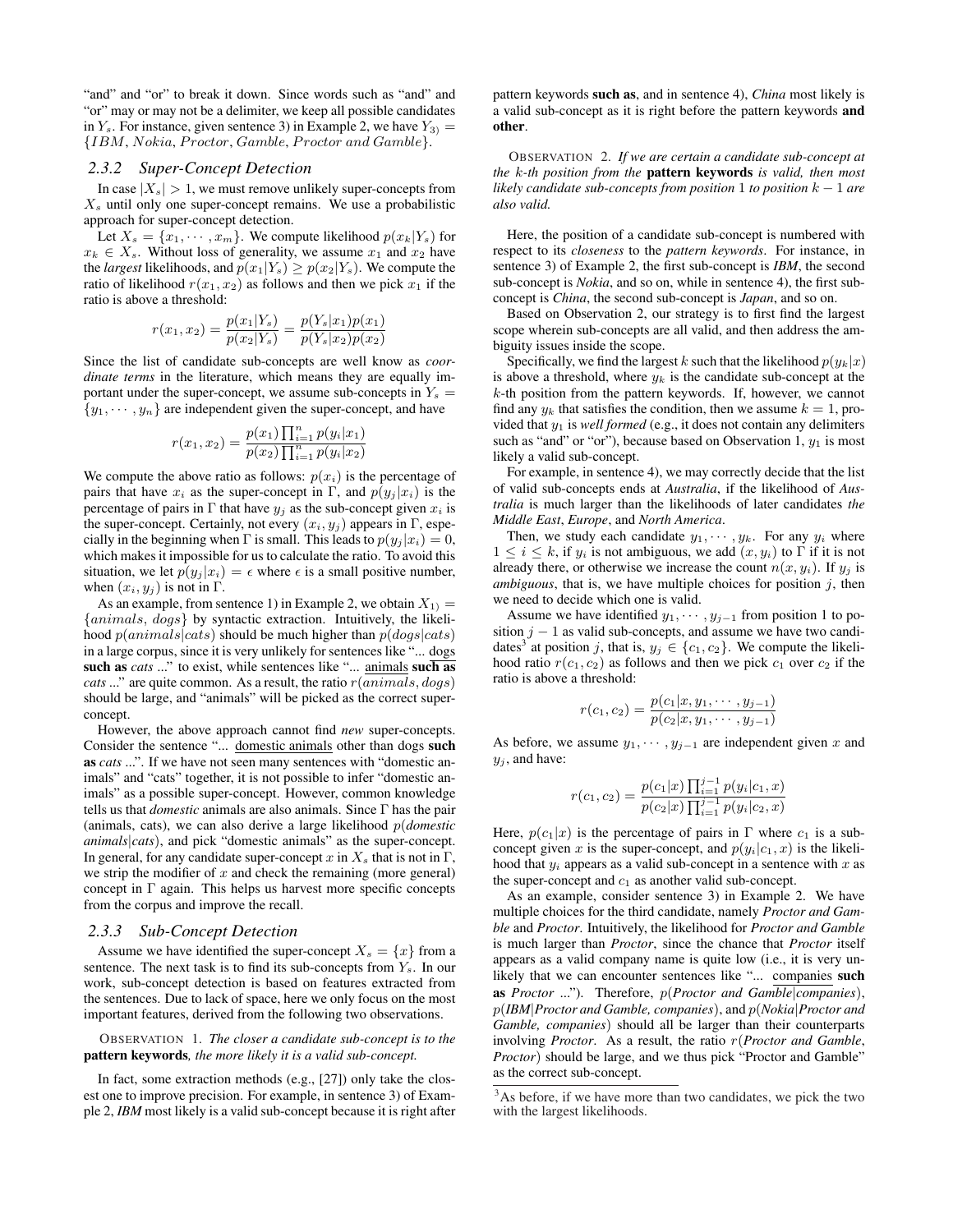## 3. TAXONOMY CONSTRUCTION

The previous step produces a large set of *isA* pairs. Each pair represents an edge in the taxonomy. Our goal is to construct a taxonomy from these individual edges.

#### 3.1 Problem Statement

We model the taxonomy as a DAG (directed acyclic graph). A node in the taxonomy is either a *concept* node (e.g., *company*), or an *instance* node (e.g., *Microsoft*). A concept contains a set of instances and possibly a set of sub-concepts. An edge  $(u, v)$ connecting two nodes  $u$  and  $v$  means that  $u$  is a super-concept of v. Differentiating concept nodes from instance nodes is natural in our taxonomy: *Nodes without out-edges are instances, while other nodes are concepts*.

The obvious task of creating a graph out of a set of edges is the following: *For any two edges each having a node with the same label, should we consider them as the same node and connect the two edges?* Consider the following two cases:

- 1. For two edges  $e_1$  = (fruit, apple),  $e_2$  = (companies, apple), should we connect  $e_1$  and  $e_2$  on node "apple"?
- 2. For two edges  $e_1$  = (plants, tree),  $e_2$  = (plants, steam turbine), should we connect  $e_1$  and  $e_2$  on node "plants"?

The answer to both of the questions is obviously *No*, but how do we decide on these questions?

Clearly, words such as "apple" and "plants" may have multiple meanings (senses). So the challenge of taxonomy construction is to differentiate between these senses, and connect edges on nodes that have the same sense. We further divide the problem into two subproblems: i) Group concepts by their senses, i.e., decide whether the two *plants* in the 2nd question above mean the same thing; and ii) group instances by their senses, i.e., decide whether the two *apples* in the 1st question mean the same thing. We argue that we only need to solve the first sub-problem, because once we correctly group all the concepts by different senses, we can determine the meaning of an instance by its position in the concept hierarchy, i.e., its meaning depends on all the super-concepts it has.

We attack the problem of taxonomy construction in two steps. First, we identify some properties of the *isA* pairs we have obtained. Second, based on the properties, we introduce two operators that merge nodes belonging to the same sense, and we build a taxonomy using the operators we defined.

# 3.2 Senses

Let  $x^i$  denote a node with label x and sense i. Two nodes  $x^i$  and  $x^j$  are equivalent iff  $i = j$ . For an edge  $(x, y)$ , if  $(x^i, y^j)$  holds, then  $(x^{i}, y^{j})$  is a possible *interpretation* of  $(x, y)$ . We denote this as  $(x, y) \models (x^i, y^j)$ . Given an edge  $(x, y)$ , there are 3 possible cases for interpreting  $(x, y)$ :

- 1. There exists a unique i and a unique j such that  $(x, y)$   $\models$  $(x^{i}, y^{j})$ . For example, *(planets*, *Earth*). This is the most common case.
- 2. There exists a unique i and multiple j's such that  $(x, y) \models$  $(x<sup>i</sup>, y<sup>j</sup>)$ . For example, (*objects*, *plants*).
- 3. There exists multiple *i*'s and multiple *j*'s such that  $(x, y)$   $\models$  $(x^{i}, y^{j})$ . This case is very rare in practice.

Finally, it is impossible that there exist multiple  $i$ 's but a unique j such that  $(x, y) \models (x^i, y^j)$ .

## 3.3 Properties

We reveal some important properties for the *isA* pairs we obtain through the Hearst patterns. In our discussion, we use the following sentences as our running example.

EXAMPLE 3. *A running example.*

- *a) ...* plants such as *trees* and *grass ...*
- *b) ...* plants such as *trees, grass* and *herbs ...*
- *c) ...* plants such as *steam turbines, pumps,* and *boilers ...*
- *d) ...* organisms such as *plants, trees, grass* and *animals ...*
- *e) ...* things such as *plants, trees, grass, pumps,* and *boilers ...*

PROPERTY 1. Let  $s = \{(x, y_1), \cdots, (x, y_n)\}$  be the isA pairs *derived from a sentence. Then, all the* x*'s in* s *have a unique sense, that is, there exists a unique i such that*  $(x, y_j) \models (x^i, y_j)$  *holds for all*  $1 \leq j \leq n$ *.* 

Intuitively, it means that sentences like "... plants such as *trees* and *boilers* ..." are extremely rare. In other words, the superconcept in all the *isA* pairs from a single sentence has the same sense. For example, in sentence a), the senses of the word *plant*s in (*plants*, *trees*) and (*plants*, grass) are the same. Following this property, we denote *isA* pairs from a sentence as  $\{(x^i, y_1), \cdots, (x^i, y_n)\}$ by emphasizing that all the  $x$ 's have the same sense.

PROPERTY 2. Let  $\{(x^i, y_1), \cdots, (x^i, y_m)\}$  denote pairs from *one sentence, and*  $\{(x^j, z_1), \cdots, (x^j, z_n)\}$  *from another sentence. If*  $\{y_1, ..., y_m\}$  *and*  $\{z_1, ..., z_n\}$  *are similar, then it is highly likely that*  $x^i$  *and*  $x^j$  *are equivalent, that is, i = j.* 

Consider sentences a) and b) in Example 3. The set of subconcepts have a large overlap, so we conclude that the senses of the word *plants* in the two sentences are the same. The same thing cannot be said for sentences b) and c) as no identical sub-concepts are found.

PROPERTY 3. Let  $\{(x^i, y), (x^i, u_1), \cdots, (x^i, u_m)\}$  denote pairs  $obtained from one sentence, and { (y^k, v_1), \cdots, (y^k, v_n) } \}$  from an*other sentence. If*  $\{u_1, u_2, ..., u_m\}$  *and*  $\{v_1, v_2, ..., v_n\}$  *are similar, then it is highly likely that*  $(x^i, y) \models (x^i, y^k)$ *.* 

This means the word *plants* in sentence d) has the same sense as the word *plants* in sentence a), because their sub-concepts have considerable overlap. This is not true for sentence d) and c). For the same reason, the word *plants* in sentence e) could be interpreted as the sense of *plants* in a) and c) at the same time.

#### 3.4 Node Merging Operations

Based on the three properties, we can immediately develop some mechanisms to join the edges by end-nodes of the same sense.

First, based on Property 1, we know that every super-concept in the *isA* pairs derived from a single sentence has the same sense. Thus, we join such *isA* pairs on the super-concept node (see Figure 1). We call the taxonomy obtained from a single sentence a *local taxonomy*. A local taxonomy with root  $x^i$  is denoted as  $T_x^i$ .

Second, based on Property 2, given two local taxonomies rooted at  $x^i$  and  $x^j$ , if the child nodes of the two taxonomies demonstrate considerable similarity, we perform a *horizontal merge* (see Figure 2).

Third, based on Property 3, given two local taxonomies rooted at  $x^i$  and  $y^k$ , if  $x^i$  has a child node y, and the child nodes of the two taxonomies demonstrate considerable similarity, we merge the two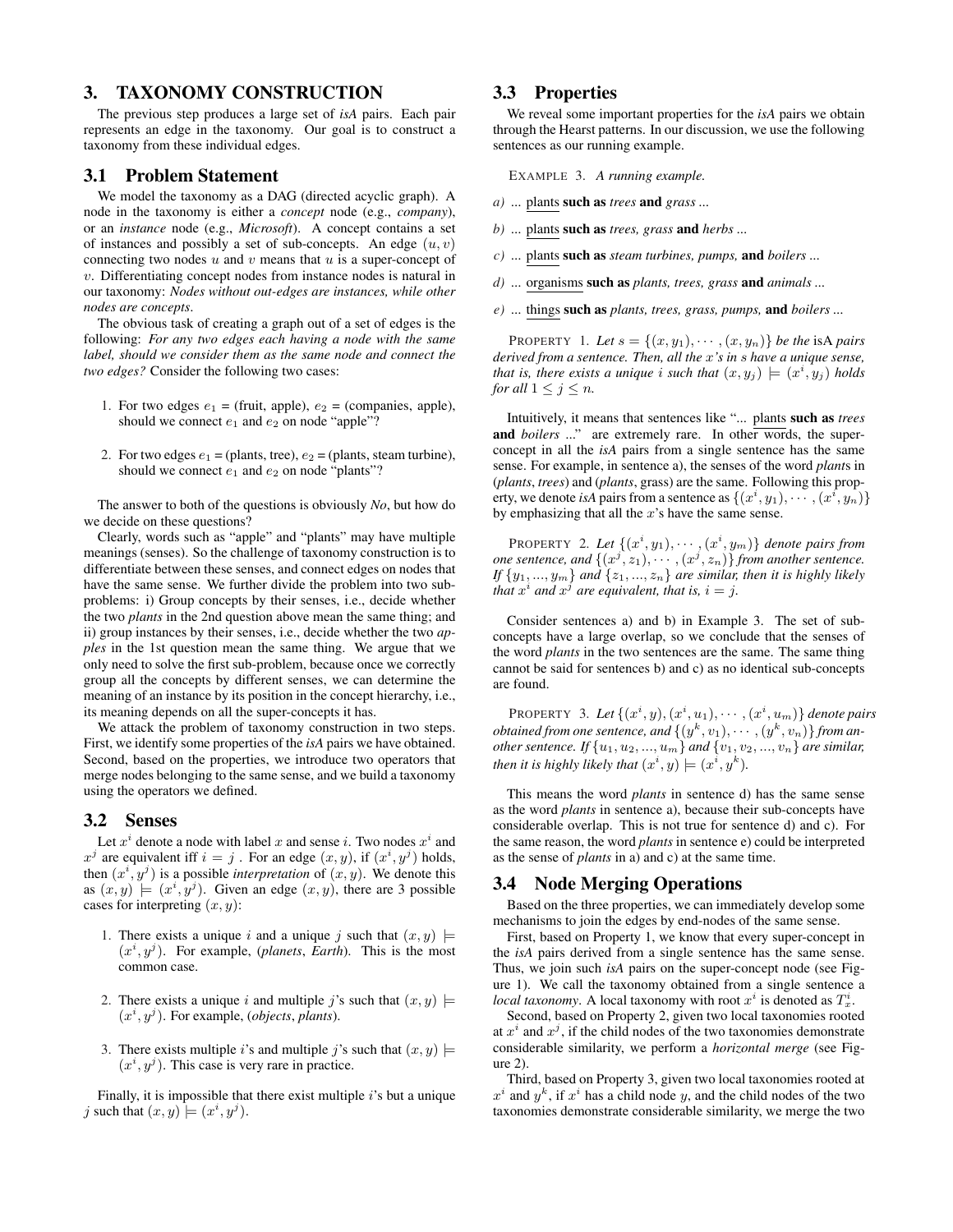

Figure 1: From a single sentence to a local taxonomy



Figure 2: Horizontal merge

taxonomies on the node y. We call this a *vertical merge*, and it is illustrated in Figure 3(a).

A special case for vertical merge is illustrated in Figure 3(b). Both  $T_B^1$  and  $T_B^2$  are vertically mergeable with  $T_A^i$ , as the child nodes of  $T_B^1$  and  $T_B^2$  having considerable overlap with the child nodes of  $T_A^{\overline{i}}$ . However, the child nodes of  $T_B^1$  and  $T_B^2$  do not have considerable overlap, so it is still possible that they represent two senses. The result is two sub-taxonomies as shown in Figure 3(b).



Figure 3: Vertical merge

### 3.5 Similarity Function

Suppose we use  $Child(T)$  to denote the child nodes of a local taxonomy T. Given two local taxonomies  $T_1$  and  $T_2$ , a central step lying in both the horizontal and vertical merge operations is to check the overlap of  $Child(T_1)$  and  $Child(T_2)$ . In general, we can define a similarity function  $f(A, B)$  such that two sets A and B are *similar* (denoted as  $Sim(A, B)$ ) if  $f(A, B) \ge \tau(A, B)$ , where  $\tau(A, B)$  is some prespecified threshold function.

However, the choice of  $f(A, B)$  is not arbitrary. Similarity defined in a relative manner, such as the Jaccard metric, can often lead to unreasonable results. Consider the following example:

Let  $A = \{\text{Microsoft}, \text{IBM}, \text{HP}\}, B = \{\text{Microsoft}, \text{IBM}, \text{Intel}\},\$  $C = \{Microsoft, IBM, HP, EMC, Intel, Google, Apple\}, and sup$ pose that the super-concept of  $A$ ,  $B$ , and  $C$  is "IT company". Let  $J(X,Y) = \frac{|X \cap Y|}{|X \cup Y|}$  be the Jaccard similarity of X and Y. Then  $J(A, B) = \frac{2}{4} = 0.5$ , while  $J(A, C) = \frac{3}{7} = 0.43$ . If we set the similarity threshold to be 0.5, then  $A$  and  $B$  are deemed to be similar, while  $A$  and  $C$  are not. As a result, horizontal merge can be applied to  $A$  and  $B$ , but not to  $A$  and  $C$ . This is absurd since  $A$  is a *subset* of C.

We thus focus on  $f(A, B)$  measured by the *absolute* overlap of A and B. Furthermore, with respect to Property 2 and 3, the more overlapping evidence we have, the more confident we are in performing the merge operations. Therefore, we require  $f(A, B)$  to conform to the following property:

PROPERTY 4. *If A, A', B, and B' are any sets s.t.*  $A \subseteq A'$ and  $B \subseteq B'$ , then  $Sim(A, B) \Rightarrow Sim(A', B')$ .

The simplest way then may be to define  $f(A, B) = |A \cap B|$  and let  $\tau(A, B)$  equal to some constant  $\delta$ . Under this setting, we have  $f(A', B') \geq f(A, B)$ . Hence  $f(A, B) \geq \delta \Rightarrow f(A', B') \geq \delta$ , namely  $Sim(A, B) \Rightarrow Sim(A', B')$ .

## 3.6 The Algorithm

Algorithm 2 summarizes the framework of taxonomy construction. The whole procedure can be divided into three stages, namely, the *local taxonomy construction* stage (line 3-5), the *horizontal grouping* stage (line 6-10), and the *vertical grouping* stage (line 11- 19). We first create a local taxonomy from each sentence  $s \in S$ . We then perform horizontal merges on local taxonomies whose root nodes have the same label. In this stage, small local taxonomies will be merged to form larger ones. Finally, we perform vertical merges on local taxonomies whose root nodes have different labels.

| <b>Algorithm 2:</b> Taxonomy construction                                  |  |
|----------------------------------------------------------------------------|--|
| <b>Input:</b> $S$ : the set of sentences each containing a number of $isA$ |  |
| pairs.                                                                     |  |
| <b>Output:</b> $T$ : the taxonomy graph.                                   |  |
| 1 Let $T$ be the set of local taxonomies;                                  |  |
| $2 \mathcal{T} \leftarrow \emptyset$ :                                     |  |
| 3 foreach $s = \{(x^i, y_1), , (x^i, y_n)\}\in S$ do                       |  |
| Add a local taxonomy $T_x^i$ into $\mathcal{T}$ ;<br>4                     |  |
| 5 end                                                                      |  |
| 6 foreach $T_x^i \in \mathcal{T}$ , $T_x^j \in \mathcal{T}$ do             |  |
| if $Sim(Child(T_x^i), Child(T_x^j))$ then<br>7                             |  |
| 8<br>$\vert$ Horizontal Merge $(T_x^i, T_x^j);$                            |  |
| 9<br>end                                                                   |  |
| 10 end                                                                     |  |
| 11 foreach $T_x^i \in \mathcal{T}$ do                                      |  |
| foreach $y \in Child(T_x^i)$ do<br>12                                      |  |
| foreach $T_u^m \in \mathcal{T}$ do<br>13                                   |  |
| if $Sim(Child(T_x^i), Child(T_y^m))$ then<br>14                            |  |
| $\vert$ Vertical Merge $(T_x^i, T_u^m);$<br>15                             |  |
| 16<br>end                                                                  |  |
| 17<br>end                                                                  |  |
| 18<br>end                                                                  |  |
| 19 end                                                                     |  |
| <b>20</b> Let the graph so connected be $T$ ;                              |  |
| 21 return $T$ ;                                                            |  |
|                                                                            |  |

In Algorithm 2, we perform horizontal grouping before vertical grouping. This order is not necessary. As Theorem 1 dictates, any sequence of merge operations eventually lead to the same taxonomy. However, as Theorem 2 suggests, the total number of merge operations is minimized when horizontal grouping is done before vertical grouping, which is more desirable. The proofs of the two theorems can be found in [40].

THEOREM 1. Let T be a set of local taxonomies. Let  $O^{\alpha}$  and  $O^{\beta}$  be any two sequences of horizontal and vertical merge opera*tions on* T *. Assume no further operations can be performed on* T after  $O^{\alpha}$  or  $O^{\beta}$ . Then, the final graph after performing  $O^{\alpha}$  and *the final graph after performing*  $\overline{O}^{\beta}$  *are identical.*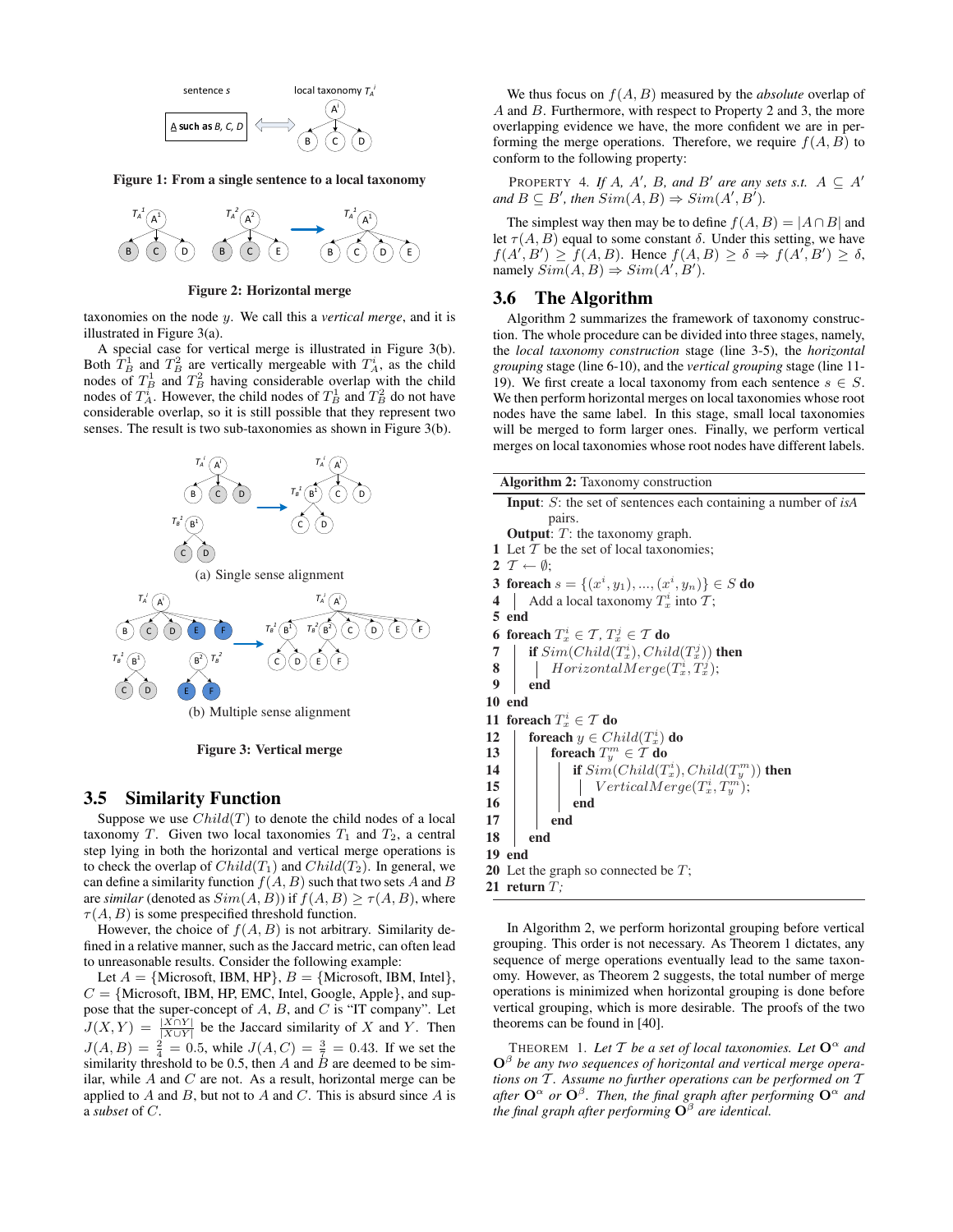THEOREM 2. *Let* O *be the set of all possible sequences of operations, and let*  $M = \min\{|\mathbf{O}| : \mathbf{O} \in \mathcal{O}\}\$ *. Suppose*  $\mathbf{O}^{\sigma}$  *is the sequence that performs all possible horizontal merges first and all possible vertical merges next, then*  $|O^{\sigma}| = M$ .

## 3.7 Related Work

Automatic taxonomy construction has been extensively studied in the literature [6, 28, 8, 21, 32, 35, 26]. Early work [6, 28, 8] focused on inducing closed-domain taxonomies, or extending existing open-domain taxonomies such as Cyc [21] and WordNet [32]. The former results in a small taxonomy confined in a specific domain, and the latter enriches the taxonomy by adding more *named entities*. In other words, only the number of *instances* increases, not the number of *concepts* and the *isA* relationships between the concepts. More discussion can be found in [26].

Creating open-domain taxonomies from scratch is generally believed to be more challenging than the above tasks. The most notable work toward this effort is WikiTaxonomy [26] and YAGO [35]. Both of them attempt to derive a taxonomy $\frac{3}{4}$  from the Wikipedia *categories*. Although these work reported high precision (not surprising due to the much cleaner data from Wikipedia), they have two fundamental limitations. First, Wikipedia categories are *thematic topics* used to classify Wikipedia articles, which are quite different from the terminology of *concepts* referred to by taxonomic definition. For instance, WikiTaxonomy contains "concepts" such as "*history of Athens*" or "*geology of Canada*", which are really topics and not concepts or categories. Second, the coverage of the taxonomies completely relies on the coverage of Wikipedia, which is still limited compared with Freebase or Probase.

To the best of our knowledge, there is no existing work on automatically inducing taxonomies in *web scale* similar to the effort of this paper. Prominent web-scale information extraction systems like KnowItAll [12] and TextRunner [2] *extract* the *isA* pairs from the web pages, but come short of constructing a taxonomy from these pairs with distinction on senses of the concepts.

## 4. A PROBABILISTIC TAXONOMY

Knowledge is not black and white. Removing all uncertainties is not only impossible but also harmful. Our philosophy is to live with noisy data and make the best use of it. In this section, we propose a probabilistic framework to model the knowledge in Probase. This framework essentially consists of two components: the joint probability of an *isA* pair, also known as the *plausibility*; and the conditional probability between a concept and its instances, also known as the *typicality*.

## 4.1 Plausibility

For every claim E in Probase we use  $p(E)$  to denote the probability that it is true. In many cases, there is no clear distinction between true and false; and in almost all cases, information from external data sources is unreliable, inconsistent, or erroneous. We therefore interpret  $p(E)$  as the *plausibility* of E. In this paper, we focus on *isA* relationships, that is, each claim E is a claim of an *isA* relationship between x and y, and  $p(E) = \mathcal{P}(x, y)$ .

To derive  $p(E)$ , we regard external information as evidence for  $E$ . Specifically, assume  $E$  is derived from a set of sentences or evidence  $\{s_1, \dots, s_n\}$  on the Web. Assume each piece of evidence  $s_i$  is associated with a probability  $p_i$  that reflects the belief or confidence of the evidence. Here, we adopt the simple noisy-or model. A claim E is false iff every piece of evidence in  $s_1, \dots, s_n$  is false. Since different sentences are extracted from different web pages,

which are independently created by different people, we assume evidence is independent, and have

$$
\mathcal{P}(x,y) = 1 - p(\bar{E}) = 1 - p(\bigwedge_{i=1}^{n} \bar{s}_i) = 1 - \prod_{i=1}^{n} (1 - p_i). \quad (1)
$$

More sophisticated models (such as the Urns model [11]) can be used for plausibility. Due to lack of space, we focus our discussion on the noisy-or model. The model has good extensibility. It is easy to integrate new evidence, including *negative* evidence. A negative evidence claims that *A is not a B*, which effectively reduces the plausibility on the claim that *A is a B*. Example negative evidence includes the *part-of* relationship, e.g. "B *is comprised of* A*,* C*, and* ..." Incorporating a negative evidence  $s_i$  with probability  $p_i$ into plausibility is straightforward. We simply replace the factor  $1 - p_i$  with  $p_i$  in Eq. (1).

A remaining issue is how to derive  $p_i$  for evidence  $s_i$ . We consider two factors. First,  $p_i$  may depend on the type of the information source (e.g. we consider evidence coming from the New York Times to be more credible than those from a public forum). Second,  $p_i$  may depend on how confident the information extraction process is when it identifies evidence  $s_i$  in the text. In our work, we characterize each  $s_i$  by a set of features  $F_i$ , such as: i) the PageRank score of the page from which  $s_i$  is extracted; ii) the Hearst pattern used in  $s_i$ ; iii) the number of sentences with x as the super-concept; iv) the number of sentences with  $y$  as the sub-concept; v) number of sub-concepts in  $s_i$ ; vi) position of y in  $s_i$ ; and so on. Then, assuming independent features, we can apply Naive Bayes to derive  $p_i$ . Specifically, we have

$$
p_i = p(s_i|F_i) = \frac{p(s_i) \cdot \prod_{f \in F_i} p(f|s_i)}{\sum_{s \in \{s_i, \bar{s_i}\}} p(s) \cdot \prod_{f \in F_i} p(f|s)}.
$$
 (2)

To learn the model, we use WordNet to build a training set. Given a pair  $(x, y)$ , if both x and y appear in WordNet, and there is a path from x to y in WordNet, then we consider (x, y) as a *positive* example; if both  $x$  and  $y$  appear in WordNet, but there is no path from x to y, then we consider  $(x, y)$  as a *negative* example.

## 4.2 Typicality

Intuitively, a robin is more *typical* of the concept *bird* than is ostrich, while *Microsoft* is more *typical* of the concept *company* than is *Xyz Inc.*. However, in all existing taxonomies, instances inside a concept are treated *equally* typical. For example, the *company* concept in Freebase contains about 79,000 instances without a way to measure their typicality. Information about typicality is essential to many applications, such as those introduced in Section 1.

In this paper, we propose a typicality measure. Typicality exists in two directions: probability of an instance given a concept  $\mathcal{T}(i|x)$ (a.k.a. instantiation); and probability of a concept given an instance  $T(x|i)$  (a.k.a. abstraction). We focus on the former here and the latter can be computed by Bayes rule in straightforward manner.

 $T(i|x)$  depends on two factors: i) the number  $n(x, i)$  of evidence that supports the claim  $(x, i)$ ; and ii) the plausibility  $P(x, i)$  of the claim  $(x, i)$ , as defined in Eq. (1). We then define the typicality of  $i$  to  $x$  as:

$$
\mathcal{T}(i|x) = \frac{n(x,i) \cdot \mathcal{P}(x,i)}{\sum_{i' \in I_x} n(x,i') \cdot \mathcal{P}(x,i')},\tag{3}
$$

where  $I_x$  is the set of instances of the concept x.

One problem is that, besides the direct pair  $(x, i)$ , i may also be an instance of a concept  $y$  which is a sub-concept of  $x$ . For example, besides the claim that *Microsoft* is an instance of the concept *company*, there are also claims in Probase that *Microsoft* is an instance of the concept *IT company* and *big company*. These claims

<sup>&</sup>lt;sup>4</sup>YAGO is actually a more general ontology with taxonomic information included.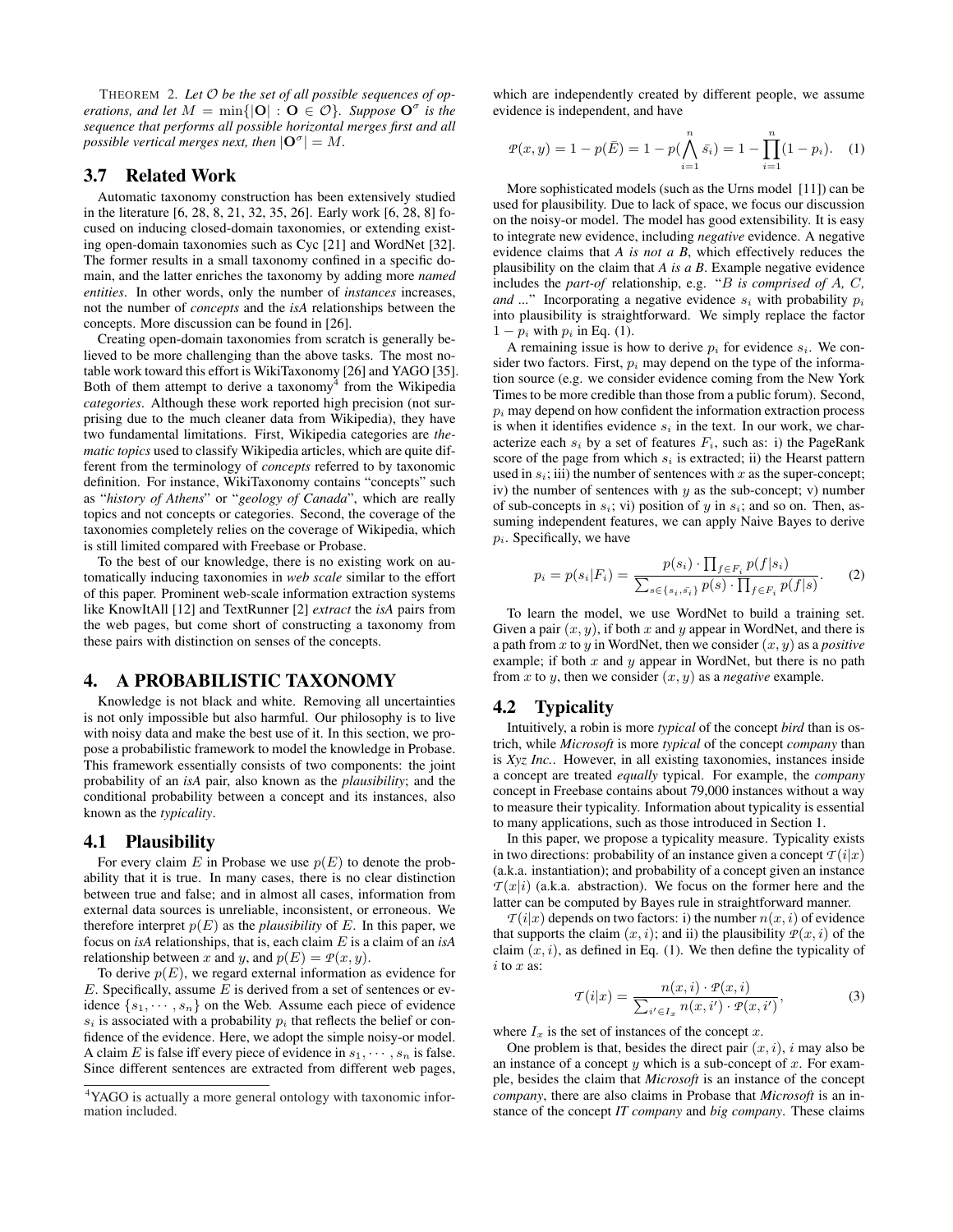should also be regarded as additional evidence that *Microsoft* is a typical *company*.

To incorporate these *indirect* evidence as well, we refine Eq. (3) to be:

$$
T(i|x) = \frac{\sum_{y \in D(x)} \widetilde{P}(x, y) \cdot n(y, i) \cdot P(y, i)}{\sum_{i' \in I_x} \sum_{y \in D(x)} \widetilde{P}(x, y) \cdot n(y, i') \cdot P(y, i')},
$$
 (4)

where  $\widetilde{P}(x, y)$  is the plausibility that y is a sub-concept or *descendant* concept of  $x$ , i.e., there exists at least one path from  $x$  to  $y$ . We use  $D(x)$  to denote all the sub-concepts and descendant concepts of x. In particular,  $x \in D(x)$  and we define  $\tilde{P}(x, x) = 1$ .

The remaining issue is to compute  $\widetilde{\varphi}(x, y)$ . Formally, let  $P_{xy}$ be the event that there is at least one path from  $x$  to  $y$ . Suppose  $Parent(y)$  is the set of direct super-concepts of y. For each  $z \in$  $Parent(y)$ , let  $P_z$  be the event that y is a direct sub-concept of z and there is at least one path from x to z, i.e.  $P_z = P_{zy} \wedge P_{xz}$ . Assuming independence of  $P_{zy}$  and  $P_{xz}$ , we have

$$
p(P_z) = p(P_{zy} \wedge P_{xz}) = p(P_{zy}) \cdot p(P_{xz}) = p(z, y) \cdot p(P_{xz}).
$$
 (5)

Furthermore, assuming independence of  $P_z$  for  $z \in Parent(y)$ , we then have

$$
p(P_{xy}) = p\left(\bigvee_{z \in Parent(y)} P_z\right) = 1 - p\left(\bigwedge_{z \in Parent(y)} \bar{P_z}\right)
$$

$$
= 1 - \prod_{z \in Parent(y)} (1 - p(P_z)). \tag{6}
$$

Substituting Eq. (5) into Eq. (6), we obtain

$$
\widetilde{\mathcal{P}}(x,y) = p(P_{xy}) = 1 - \prod_{z \in Parent(y)} (1 - \mathcal{P}(z,y) \cdot \widetilde{\mathcal{P}}(x,z)) \tag{7}
$$

Algorithm 3: Computing  $\widetilde{\varphi}(x, y)$ 

**Input:** T: the taxonomy **Output:**  $\Gamma = {\{\widetilde{\varphi}(x, y)\}}$ : where there exists a path from x to y  $1 \Gamma \leftarrow \emptyset;$ 2  $k \leftarrow 1$ ; 3  $L^1$   $\leftarrow$  concepts of T with no parents; 4 while  $L^k \neq \emptyset$  do 5 foreach  $y \in L^k$  do 6 | if  $Parent(y) = \emptyset$  then 7  $\vert$   $\vert$  add  $\widetilde{\varphi}(y, y) = 1$  to  $\Gamma$ ;  $8$  | else 9 | | foreach  $x \in Ancestor(y)$  do 10 **P** $\hat{P}(x, y) =$ 1 −  $\bar{\mathbb{L}}$  $\prod_{z \in Parent(y)} (1 - \mathcal{P}(z, y) \cdot \widetilde{\mathcal{P}}(x, z));$ 11 | | | add  $\widetilde{P}(x, y)$  to  $\Gamma$ ;  $12$  | | end 13 | end 14 end 15  $k \leftarrow k + 1;$ **16** <sup>k</sup> ← concepts of T that are not in  $\bigcup_{i=1}^{k-1} L^i$  but with all parents in  $\cup_{i=1}^{k-1} L^i$ ; 17 end 18 return Γ;

Algorithm 3 describes a dynamic programming approach to compute  $\{\tilde{\varphi}(x, y)\}\$ . It traverses the taxonomy in a top-down fashion. Each time it computes some  $\tilde{\varphi}(x, y)$  at line 10, the required



Figure 4: Number of relevant concepts in taxonomies

 $\tilde{\varphi}(x, z)$ 's are guaranteed to have been computed. Deriving typicality from  $\widetilde{\varphi}(x, y)$  is straightforward and thus not illustrated here.

# 4.3 Related Work

Probabilistic approaches have been leveraged in some previous work [28, 32, 12, 2, 36]. In [28] and [32], frameworks based on statistical learning are used in taxonomy induction. In KnowItAll [12] and TextRunner [2], classifiers are used to assign confidence scores to the *isA* pairs extracted. Our work differs from these in two aspects. First, in previous work, probabilities are only used *during* the extraction or taxonomy induction stage, while the final output taxonomy is still *deterministic*. For instance, the confidence scores used in KnowItAll and TextRunner only serve the purpose of filtering incorrect *isA* pairs. Second, although the confidence scores in KnowItAll and TextRunner may share some similarity with the plausibility we defined here, the semantics of their scores are not clear. Furthermore, our focus on modeling typicality is novel and never explicitly addressed before. Although [36] leveraged scoring formulas (still *during* the induction phase) with a bit overlap in semantics as our typicality definition, their formulas are not applicable to general taxonomies, since they heavily rely on information specific to Wikipedia. They also did not take uncertainty (e.g., plausibility) into consideration, which we think is necessary for any automatic taxonomy inference framework. The effectiveness of the typicality in practical text understanding tasks has been demonstrated by our recent work [34, 39, 37].

# 5. EXPERIMENTAL EVALUATION

The proposed taxonomy inference framework was implemented on a cluster of servers using the *Map-Reduce* model. We used 7 hours and 10 machines to find all the *isA* pairs, and then 4 hours and 30 machines to construct the taxonomy. We also host Probase in a graph database system called Trinity [29, 30]. Due to space constraints, only highlights of the results are provided. Readers are referred to http://research.microsoft.com/probase/ for complete experimental results.

We extract 326,110,911 sentences from a corpus containing 1,679,189,480 web pages. To the best of our knowledge, the scale of our corpus is one order of magnitude larger than the previously known largest corpus [27]. The inferred taxonomy has 2,653,872 distinct concepts, 16,218,369 distinct concept-instance pairs, and 4,539,176 distinct concept-subconcept pairs (20,757,545 pairs in total). Next we analyze the characteristics of the concept space and the *isA* relationship space of Probase, and briefly evaluate several applications that leverage typicality in conceptualization.

# 5.1 Concept Space

Given that Probase has more concepts than any other taxonomies, a reasonable question to ask is whether they are more effective in understanding text. We measure one aspect of the effectiveness here by examining Probase's concept coverage on web search queries. We define a concept to be *relevant*, if it appears at least once in web queries. We analyzed Bing's query log from a twoyear period, sorted the queries in decreasing order by frequency,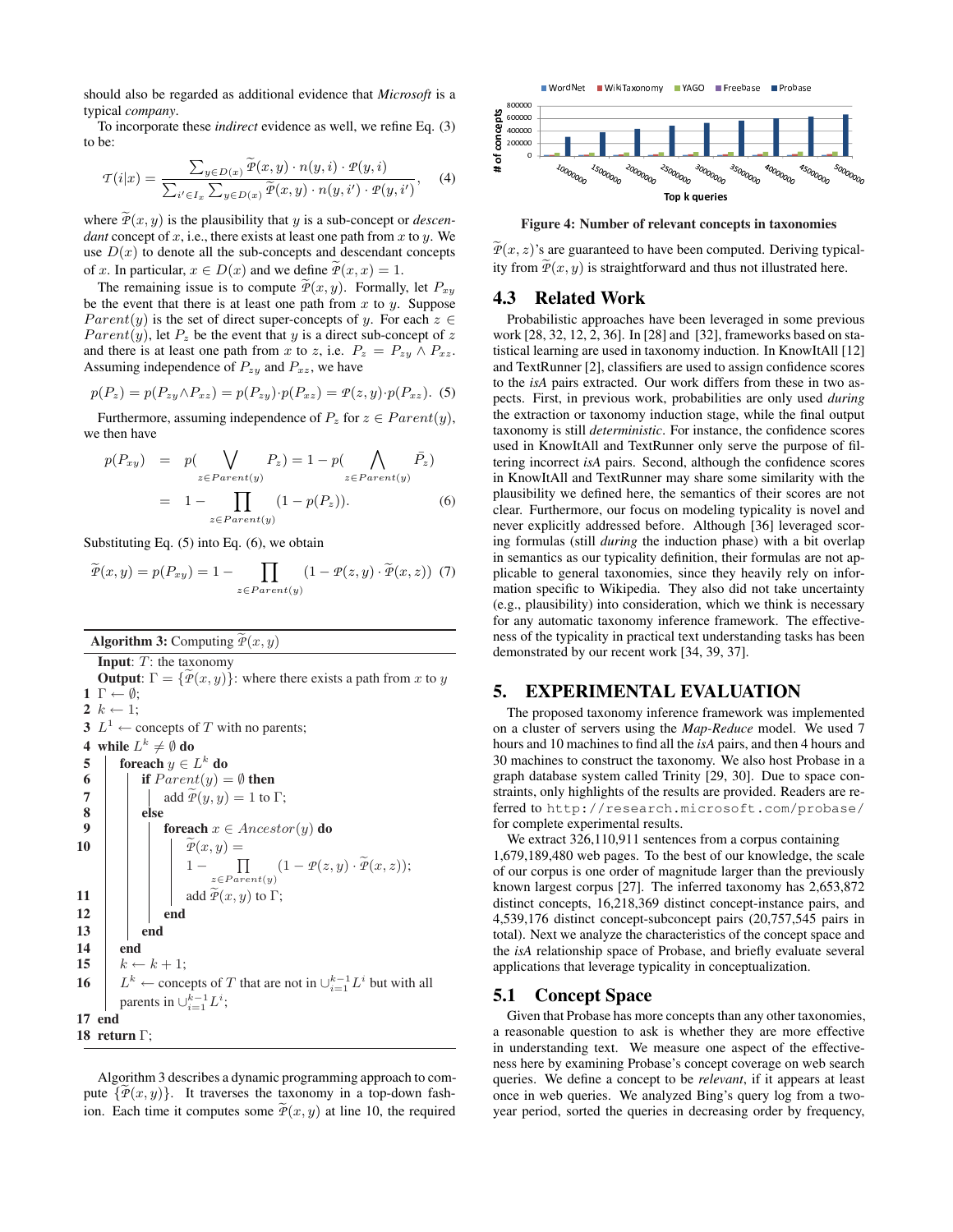

Figure 5: Taxonomy coverage of the top 50 million queries



Figure 6: Concept coverage of the top 50 million queries

and computed the number of relevant concepts in Probase and four other general-purpose taxonomies, namely *WordNet*, *WikiTaxonomy* [26], *YAGO*, and *Freebase*, with respect to the top 50 million queries. Figure 4 shows the result.

In total, 664,775 concepts are considered relevant in Probase, compared to only 70,656 in YAGO. User web queries has a wellknown *long-tail* distribution. While a small number of basic concepts (e.g., *company*, *city*, *country*) representing common sense knowledge appear very frequently in user queries, web users do mention other less known concepts. Probase does a better job at capturing these concepts in the long tail and hence has a better chance of understanding these user queries.

We next measure the *taxonomy coverage* of queries by Probase. A query is said to be *covered* by a taxonomy if the query contains at least one *concept or instance* within the taxonomy.<sup>5</sup> Figure 5 compares the coverage of queries by Probase taxonomy against four other taxonomies. Probase outperforms the others on the coverage of top 10 million to top 50 million queries. In all, Probase covers 40,517,506 (or, 81.04%) of the top 50 million queries.

We further measure *concept coverage*, which is the number of queries containing at least one *concept* in the taxonomy. Figure 6 compares the concept coverage by Probase against the other four taxonomies. Again, Probase outperforms all the others. Note that, although Freebase presents comparable taxonomy coverage with Probase in Figure 5, its concept coverage is much smaller.

In summary, with a larger concept space, Probase exhibits stronger ability in capturing the semantics implied in user queries. It is then expected that Probase can be a useful tool in interpreting these queries. Recent work [39] further demonstrates the effectiveness by leveraging Probase in query interpretation.

#### 5.2 isA Relationship Space

There are two kinds of *isA* relationships in Probase: the conceptsubconcept relationship which are the edges connecting internal nodes in the hierarchy, and the concept-instance relationship which are the edges connecting a leaf node.

Table 4 compares the concept-subconcept relationship space of Probase with the other taxonomies. The *level* of a concept is defined to be the length of the longest path from it to a leaf node (i.e. an instance). Table 4 shows that even with an order of mag-



Figure 7: Concept size distributions in Probase and Freebase nitude larger number of concepts, Probase still has a comparable hierarchical complexity to the other taxonomies. The exception is Freebase which exhibits trivial values on these measured metrics because it has no *isA* relationship among its concepts at all.

|                | # of $isA$<br>pairs | $Avg \# of$<br>children | $Avg \# of$<br>parents | Avg<br>level | Max<br>level |
|----------------|---------------------|-------------------------|------------------------|--------------|--------------|
| WordNet        | 283,070             | 11.0                    | 2.4                    | 1.265        | 14           |
| WikiTaxonomy   | 90.739              | 3.7                     | 1.4                    | 1.483        | 15           |
| YAGO           | 366,450             | 23.8                    | 1.04                   | 1.063        | 18           |
| Freebase       |                     |                         |                        |              |              |
| <b>Probase</b> | 4,539,176           | 7.53                    | 2.33                   | 1.086        |              |

Table 4: The concept-subconcept relationship space

We also compare Probase and Freebase on the concept-instance relationships. We choose Freebase since it is the only existing taxonomy with comparable scale on instance space (24,483,434 concept-instance pairs). We define *concept size* to be the number of instances directly under a concept node.

Figure 7 compares distributions of concept sizes in Probase and Freebase. While Freebase focuses on a few very popular concepts like "*track*" and "*book*" with over two million instances, Probase has many more medium to small sized concepts. In fact, the top 10 concepts in Freebase contain 17,174,891 concept-instance pairs, or 70% of all the pairs it has. In contrast, the top 10 concepts in Probase only contain 727,136 pairs, or 4.5% of its total. Therefore, Probase provides a much broader coverage on diverse topics, while Freebase is more informative on specific topics. On the other hand, the instances of large concepts in Freebase like *book* are mostly from specific web sites like Amazon, which can be easily merged into Probase.

To estimate the correctness of the extracted *isA* pairs in Probase, we create a benchmark dataset of 40 concepts in various domains. Due to space limitations, we show 20 of them in Table 5. The complete benchmark can be found in the longer version of this paper [40]. The concept size varies from 21 instances (for *aircraft model*) to 85,391 (for *company*), with a median of 917. Benchmarks with similar number of concepts and domain coverage have also been reported in information extraction research [25]. For each concept, we randomly pick up to 50 instances/subconcepts and ask human judges to evaluate their correctness.

Figure 8 shows the result. The average precision of all pairs in benchmark is 92.8%, which outperforms precision reported from other previous notable information extraction frameworks like Know-ItAll [12] (64% on average), NELL [7] (74%) and TextRunner [2] (80% on average). It is not fair to directly compare our results with Wikipedia-based frameworks like WikiTaxonomy [26] (86%) and YAGO [35] (95%), whose data sources are much cleaner. Nevertheless, only YAGO has a better overall precision than Probase.

We also examined each iteration of the extraction framework. Figure 9 shows the accumulated number of *isA* pairs and concepts extracted after each round of iteration. Both curves grow up quickly in the first several rounds and then saturates as the bootstrapping process converges. An interesting phenomenon is that the largest gain actually occurs in the second round instead of the first one. This is because in the first round, the ambiguity in many sentences

<sup>5</sup>We say "cover" to mean that the taxonomy *contributes* to the understanding of the query as it understands at least one term in the query.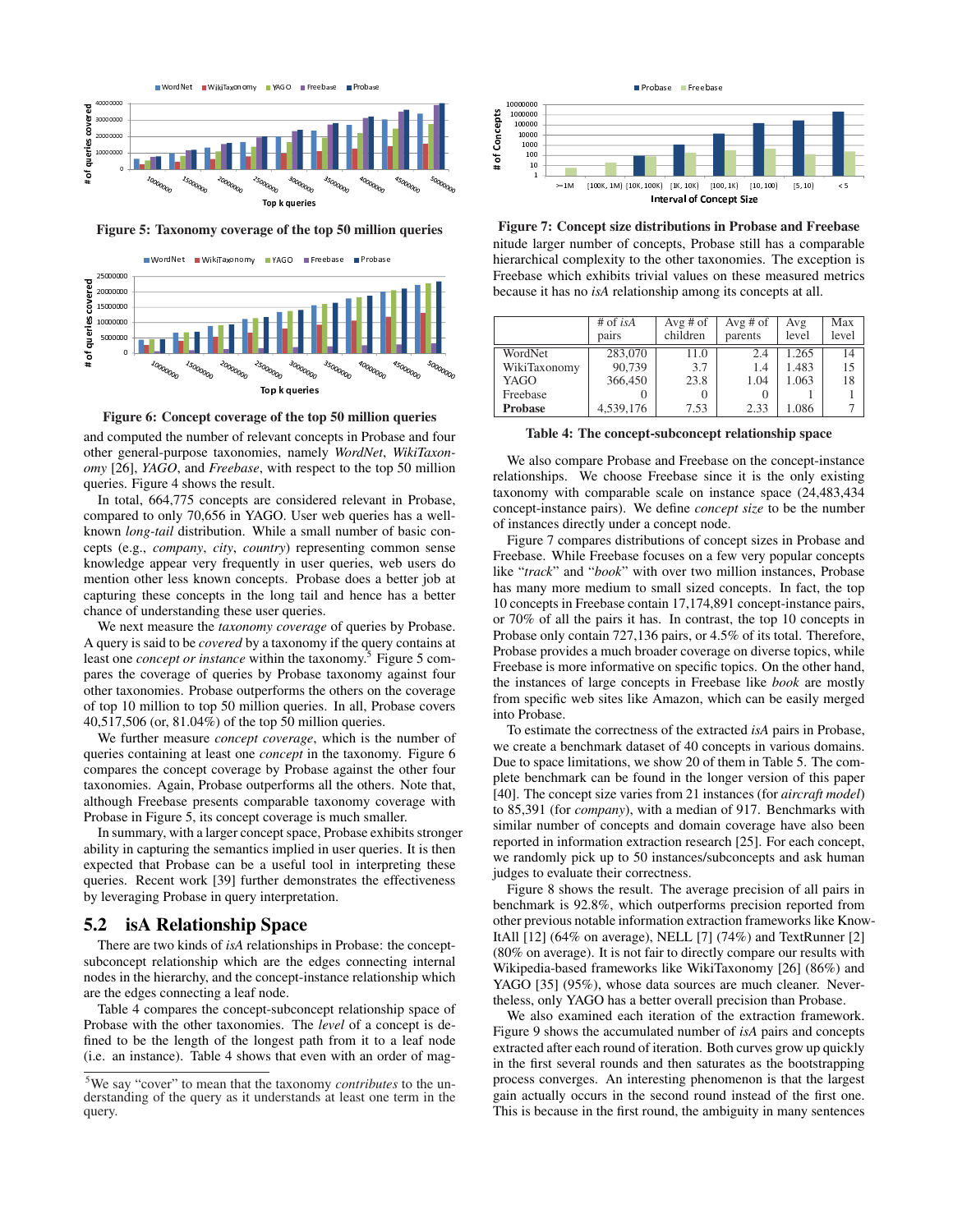

Figure 8: Precision of extracted pairs

| <b>Concept (# of Instances)</b> | <b>Typical Instances</b>           |  |  |
|---------------------------------|------------------------------------|--|--|
|                                 | Tom Hanks, Marlon Brando,          |  |  |
| actor(3466)                     | George Clooney                     |  |  |
|                                 | Airbus A320-200, Piper PA-32,      |  |  |
| aircraft model (21)             | Beech-18                           |  |  |
| airline (1221)                  | British Airways, Deltae            |  |  |
| album (1938)                    | Thriller, Big Calm, Dirty Mind     |  |  |
|                                 | Fox Chase, Care Alliance,          |  |  |
| cancer center (55)              | Dana-Farber                        |  |  |
| chemical                        | carbon dioxide, phenanthrene,      |  |  |
| compound (308)                  | carbon monoxide                    |  |  |
| company (85391)                 | IBM, Microsoft, Google             |  |  |
| disease $(8784)$                | AIDS, Alzheimer, chlamydia         |  |  |
| festival (3039)                 | Sundance, Christmas, Diwali        |  |  |
| film (13402)                    | Blade Runner, Star Wars, Clueless  |  |  |
|                                 | Real Madrid, AC Milan.             |  |  |
| football team (59)              | Manchester United                  |  |  |
| internet protocol (168)         | HTTP, FTP, SMTP                    |  |  |
|                                 | the Louvre, Smithsonian,           |  |  |
| museum $(2441)$                 | the Guggenheim                     |  |  |
|                                 | Linux, Solaris.                    |  |  |
| operating system (86)           | Microsoft Windows                  |  |  |
| politician (953)                | Barack Obama, Bush, Tony Blair     |  |  |
| public library (39)             | Haringey, Calcutta, Norwich        |  |  |
| restaurant (4546)               | Burger King, Red Lobster,          |  |  |
|                                 | McDonalds                          |  |  |
| skyscraper (121)                | the Empire State Building,         |  |  |
|                                 | the Sears Tower, Burj Dubai        |  |  |
| theater $(632)$                 | Metro, Pacific Place, Criterion    |  |  |
| web browser (232)               | Internet Explorer, Firefox, Safari |  |  |

Table 5: 20 Benchmark concepts and their typical instances

cannot be resolved given a growing but limited Γ. In the second round, we can leverage a more comprehensive  $\Gamma$  to extract more pairs from those previously unsolved sentences.

Figure 10 further shows the average precision of the *isA* pairs extracted for the 40 benchmark concepts after each round of iteration. The precision decreases slightly from 97.3% as the iteration goes on. The main reason for the decrease is that, as the iteration proceeds, although the number of correct pairs in  $\Gamma$  increases, so does the number of *incorrect* ones. This can cause problems in super-concept detection. For example, consider the sentence "... non-caged animals other than dogs such as *cats*, *wolves*, *fish* ...". It is possible that at one point  $\Gamma$  contains both the pair (dogs, cats) and (non-caged animals, dogs). Going forward, as the fre-



Figure 9: The number of *isA* pairs and concepts extracted



Figure 10: Precision of *isA* pairs extracted

quency of (dogs, cats) increases, the frequency of (non-caged animals, cats) may remain unchanged due to the rare occurrence of "non-caged animals" in corpus. Therefore it is possible for the likelihood ratio r(*dogs*, *non-caged animals*) to exceed the threshold after some time, and then the algorithm will mistake "dogs" as the correct super-concept. Consequently, other incorrect pairs like (dogs, wolves) and (dogs, fish) will be introduced in Γ, which further degrades the precision.

#### 5.3 Applications

Typicality has also been leveraged in several recent Probaseenabled applications, such as *taxonomy keyword search* [9], *semantic web search* [39], *short text understanding* [34, 38], and *understanding web tables* [37]. The reported results show that, the typicality modeled in Section 4.2 can help to either address important problems not touched before [39, 37], or enhance performance for approaches on existing text understanding tasks (e.g., [34]). We next briefly describe two of these applications: *semantic web search* and *short text understanding*. They illustrate how typicality is used in the two kinds of conceptualization tasks outlined in Section 1, i.e., *instantiation* and *abstraction*, respectively.

*Semantic Web Search.* As shown in Section 5.2, more than 80% of Web searches contain concepts and/or instances that can be found in Probase. This gives Probase a good advantage in interpreting user intents. Consider the following search queries: i) *ACM fellows working on semantic web*; and ii) *database conferences in asian cities*. The user intents of these queries are clear. However, current keyword-based search engines cannot deliver good results as they return pages with exact, word-for-word matches for phrases such as "ACM fellows", "database conferences", and "asian cities".

We build a novel semantic search prototype to handle these semantic queries [39]. Due to the large coverage on concepts in Probase, we can easily identify the concepts within user queries. We then rewrite the queries by substituting the concepts with their most typical instances by typicality scores. For example, we can replace *database conferences* with *SIGMOD*, *VLDB*, *ICDE*, etc., and replace *Asian cities* with *Beijing*, *Singapore*, *Tokyo*, etc.. The refined queries become *SIGMOD in Beijing*, etc. Since there are many possible combinations of two instances for the two concepts, we use *word association* [39] between instances and key words to determine the best pair of instances for substitution. Our evaluation shows that, on average, about 80% of the returned results from those rewritten queries are considered as relevant by users,